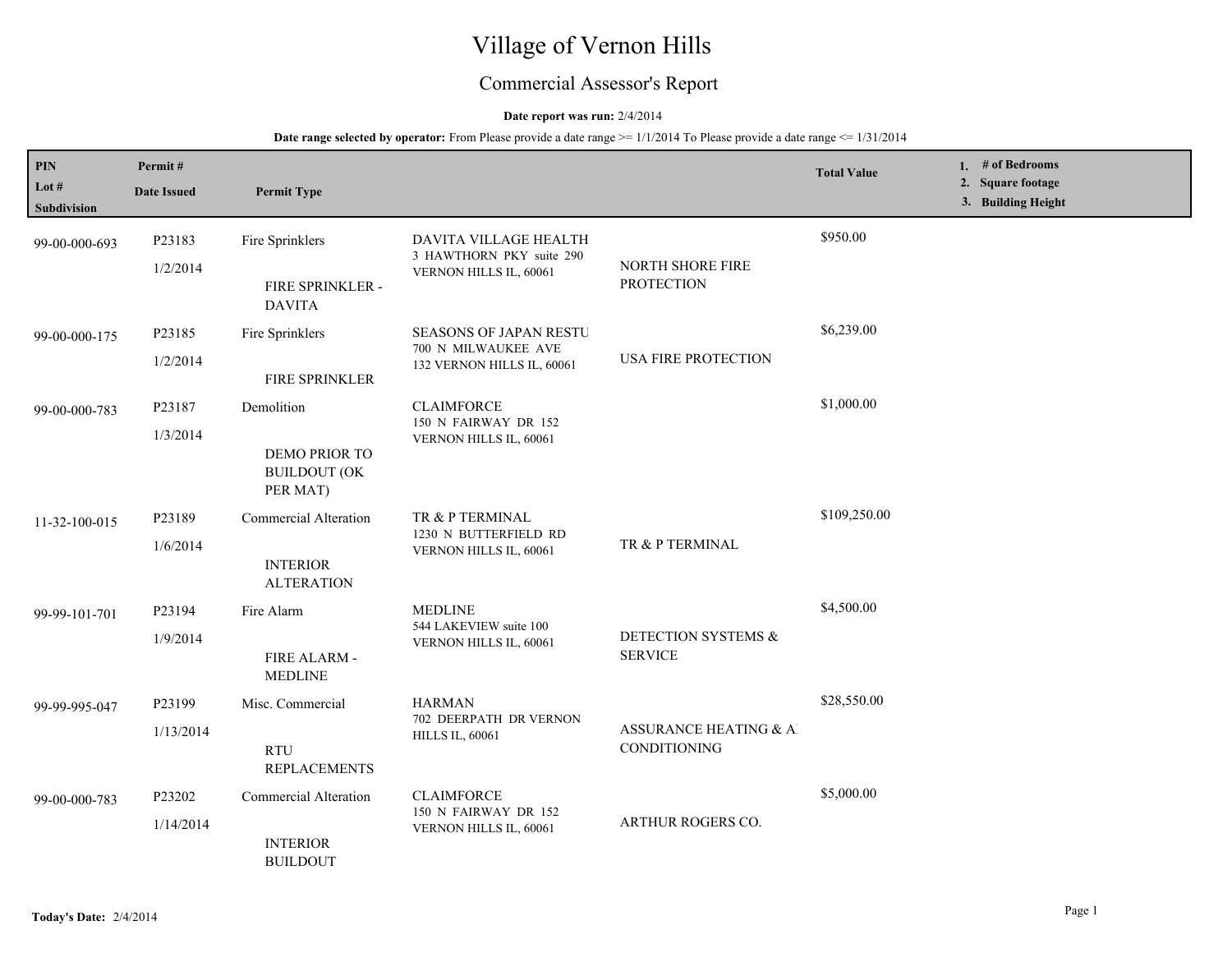#### **Date report was run:** 2/4/2014

# **Date range selected by operator:** From Please provide a date range >= 1/1/2014 To Please provide a date range <= 1/31/2014

| <b>PIN</b><br>Lot $#$<br>Subdivision | Permit#<br><b>Date Issued</b> | <b>Permit Type</b>                                                                                                                           |                                                                                       |                              | <b>Total Value</b> | 1. # of Bedrooms<br>2. Square footage<br>3. Building Height |
|--------------------------------------|-------------------------------|----------------------------------------------------------------------------------------------------------------------------------------------|---------------------------------------------------------------------------------------|------------------------------|--------------------|-------------------------------------------------------------|
| 99-00-000-206                        | P23203<br>1/14/2014           | Voice/Data<br><b>LOW VOLTAGE</b>                                                                                                             | <b>SHOE CARNIVAL</b><br>701 N MILWAUKEE AVE<br>200 VERNON HILLS IL, 60061             | ACOUSTIC TECHNOLOGIES        | \$16,250.00        |                                                             |
| 15-15-102-008                        | P23204<br>1/15/2014           | Security System<br><b>SECURITY</b><br><b>SYSTEM</b>                                                                                          | KANAFLEX CORPORATION<br>875 WOODLANDS PKWY<br>VERNON HILLS IL, 60061                  | <b>TYCO INTEGRATED SECUR</b> | \$10,800.00        |                                                             |
| 99-99-101-365                        | P23205<br>1/15/2014           | Certificate of Occupancy<br>CO: BROW ART 23,<br><b>RELOCATED</b><br><b>ALREADY</b><br><b>REVIEWED</b><br><b>CUSTOM KIOSK.</b><br>OTC PER CK. | <b>BROW ART 23</b><br>9013 HAWTHORN CENTER<br>VERNON HILLS IL, 60061                  |                              |                    |                                                             |
| 15-09-402-013                        | P23210<br>1/17/2014           | Misc. Commercial<br><b>GENERATOR &amp;</b><br><b>CLIENT</b><br><b>IDENTIFIED</b><br><b>ELECTRICAL</b><br><b>LOADS</b>                        | THERMOSOFT INTERNATIC<br>701 CORPORATE WOODS<br>PKWY VERNON HILLS IL,<br>60061        | <b>SJK-PH INC</b>            | \$26,700.00        |                                                             |
| 99-99-100-659                        | P23211<br>1/20/2014           | Commercial Alteration<br><b>INTERIOR</b><br><b>BUILDOUT:</b><br>JUSTICE $\&$<br><b>BROTHERS</b>                                              | <b>JUSTICE &amp; BROTHERS</b><br><b>808 HAWTHORN CENTER</b><br>VERNON HILLS IL, 60061 | ELDER-JONES BLDG PERMI       | \$215,000.00       |                                                             |
| 11-32-100-015                        | P23214<br>1/21/2014           | Fence<br>FENCE W/LOW<br><b>VOLTAGE GATE</b><br><b>CLOSURE</b>                                                                                | TR & P TERMINAL<br>1230 N BUTTERFIELD RD<br>VERNON HILLS IL, 60061                    | PRD ASSOCIATES, INC          | \$53,000.00        | 3.8.00                                                      |